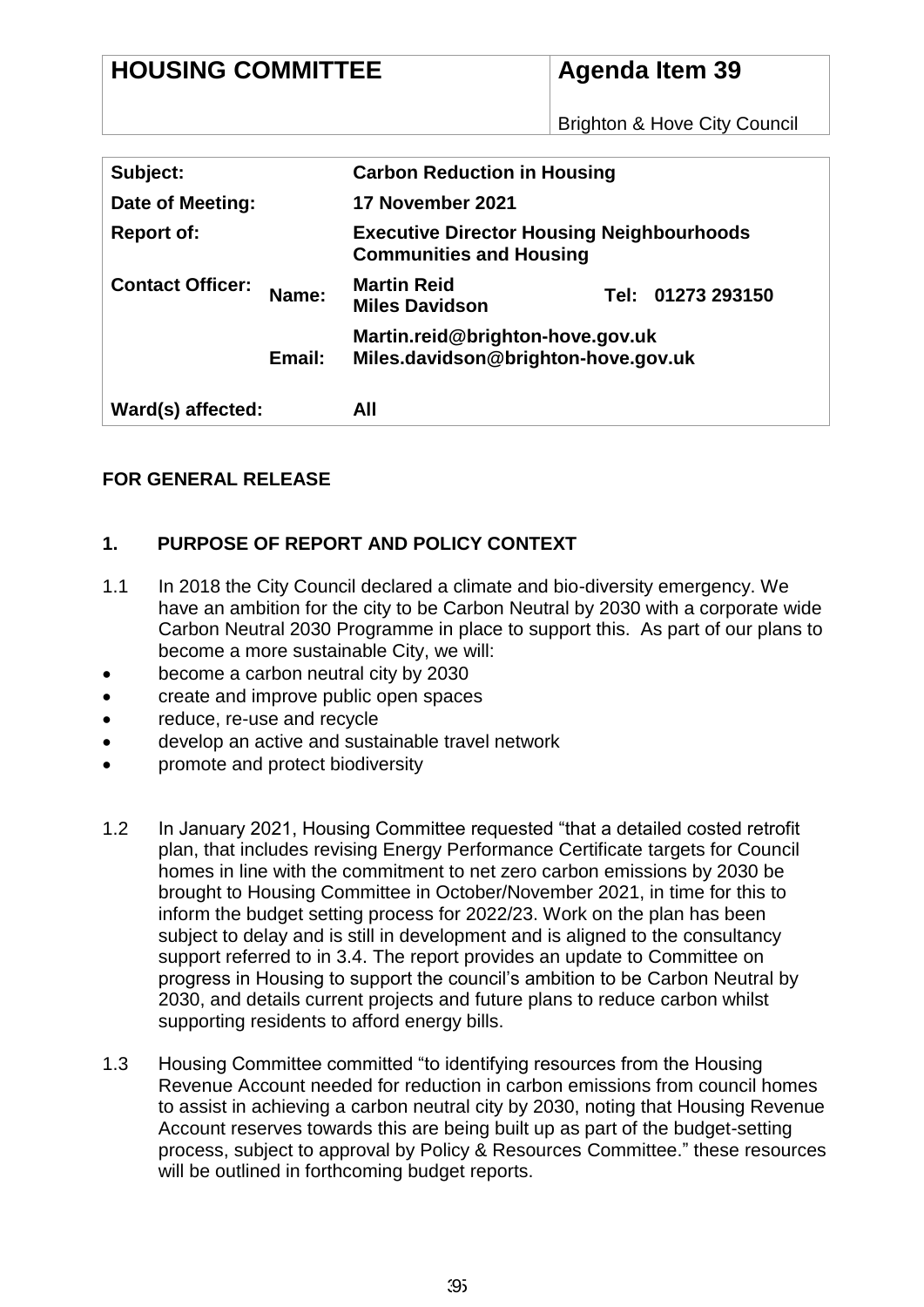# **2. RECOMMENDATIONS:**

- 2.1 That Housing Committee note progress and planned action with regard to carbon reductions in housing.
- 2.2 That Housing Committee agree to the extension of the Disabled Facilities Grant (DFG) Housing Policy (Appendix 1) until 31st March 2022 and agree the expansion of the Warm Safe Homes Grant as detailed in the report at 3.11.

# **3. CONTEXT/ BACKGROUND INFORMATION**

# Council Housing

- 3.1 The council has historically invested in its housing stock as part of the Decent Homes programme. There has been significant investment in upgrading gas boilers to A rated appliances and over 400 solar PV systems are installed across the stock. There have been incremental improvements to the average SAP ratings of its properties (Average SAP rating 68 March 2021). SAP is the Standard Assessment Procedure, the calculation that is required in order to produce an Energy Performance Certificate (EPC). A SAP calculation indicates a score from 1 to 100+ for the annual energy cost based on the elements of structure and the heating and hot water system.
- 3.2 We hold EPC data for approximately 30% of our stock, extrapolating from this data gives a breakdown of EPC rating;
	- $-B: 5\%$
	- $\bullet$  C: 72 %
	- $\bullet$  D: 19 %
	- $\bullet$  E: 3 %
	- $\bullet$  F: 1 %
- 3.3 While this EPC performance appears relatively strong it is based on only 30% coverage of the stock and will often be based on assumptions that may not be completely accurate.
- 3.4 Consultancy support is being commissioned to develop an energy plan that will sit alongside the future Asset Management Strategy and inform future capital works programmes. We expect to commission this support in the coming months with the results available in the first quarter of 2022. This energy plan should establish the most effective and efficient way of undertaking a baseline stock appraisal to identify:
	- The current EPC status of the stock (and/or another appropriate measure of energy performance, to be agreed with the council)
	- The extent and type of measures possible (and their impact on carbon reduction and fuel bills)
	- The cost and value of works needed/possible to achieve specific performance requirements:
		- 1. Meet Minimum Energy Efficiency Standard requirements (EPC C by 2030)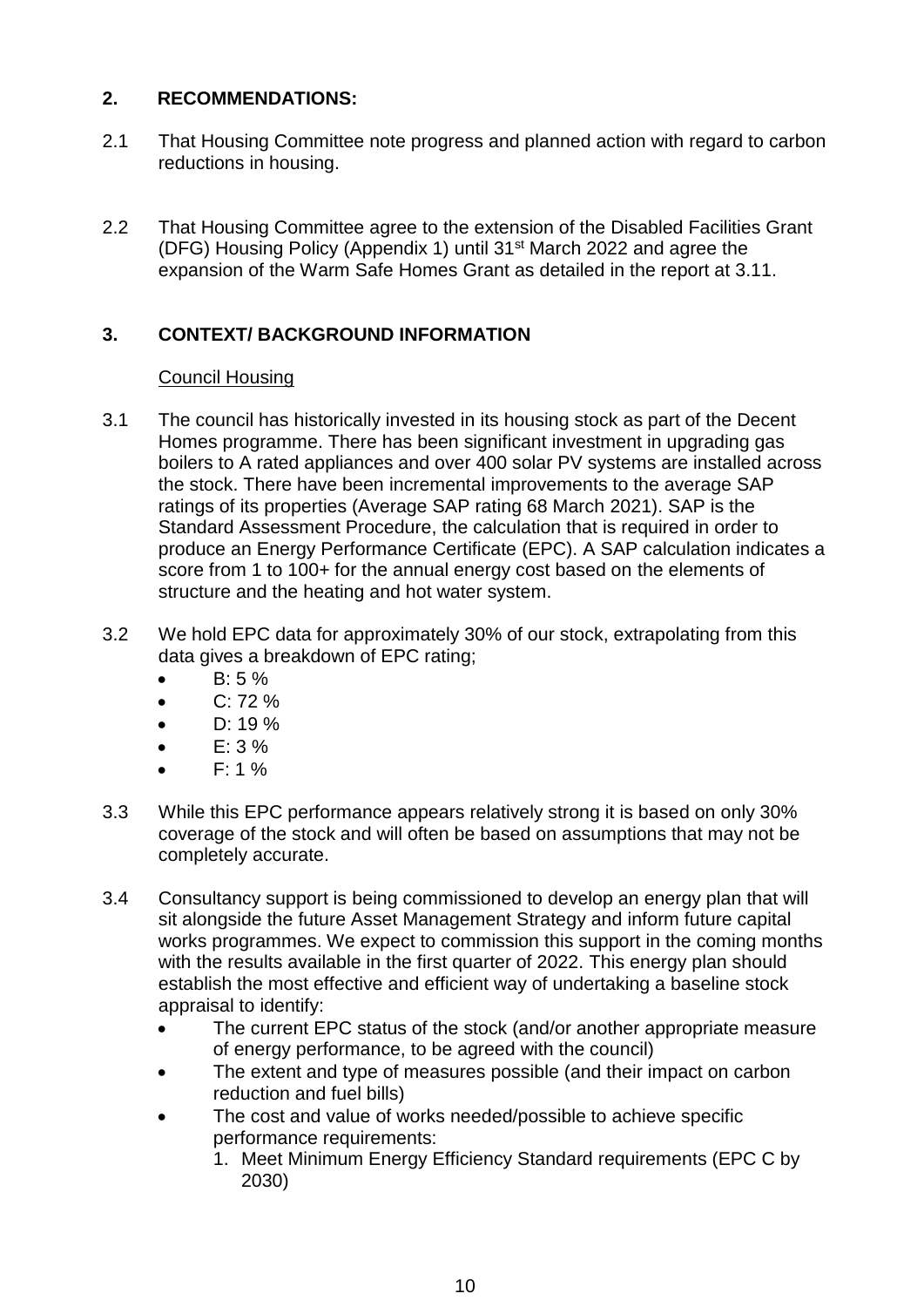- 2. Exceed the minimum EPC standard and achieve the best carbon saving as affordably as possible, in line with the councils carbon neutral target
- 3. The trajectory for investment (including 'no regrets' options) aligned to the wider capital improvement and ongoing maintenance programmes
- 3.5 A Solar PV programme was agreed at Housing Committee in June 2020 for up to 1000 homes, with an ambition for a further 1500 installations pending further approval, delivery of this programme is planned to begin in 2022. Separately, the SOLARISE project is piloting ways that we can increase the benefit of solar PV to residents in communal blocks
- 3.6 We are identifying opportunities to work collaboratively with neighbouring authorities, including with local partners on a 'Retrofit Taskforce' within the Greater Brighton region led by Lewes and Eastbourne authorities and the University of Brighton.
- 3.7 The scoping out of a new heating and hot water contract to offer low/zero carbon options from 2023 onwards is underway, this will be presented to Housing Committee in January 2022 for consideration.
- 3.8 An options appraisal for low/zero heating and hot water at communal blocks in north Whitehawk currently served by gas has been completed, this could lead to 265 flats moving from gas to air source heat pumps over the next 2-3 years. The project would significantly reduce carbon emissions, give residents greater control and potentially reduce bills. Early cost estimates of the project are in the region of £2.5-3m.
- 3.9 As part of the government's Local Authority Delivery scheme, of the Green Homes Grant funding of £963,000 is available to part fund measures for 'lowincome' households with a lower EPC rating. Overseen by the Greater South East Energy Hub we are in the process of reviewing the options available to deliver this scheme and identifying opportunities in our own housing stock. This phase of funding requires work to be completed by 31<sup>st</sup> March 2022, it will be very difficult to meet this deadline and access the full allocation without an extension to the scheme.

## Private sector housing

- 3.10 At Budget Council February 2021 it was agreed to expand the warmer homes initiative through provision of an additional financing budget to lever in capital investment, increasing the total programme to £5.200m. As part of the initiative, it is intended to develop a 'Warmer Homes Scheme' for private housing and research is being carried out into similar schemes elsewhere. A specification is currently being developed to enable support to establish the required policy framework and delivery options, once completed a timetable for delivery can be reported.
- 3.11 As an initial measure and in response to the expected increase in pressure on household energy bills over the coming months, linked to the increase in wholesale energy costs, impacts of the pandemic and the removal of the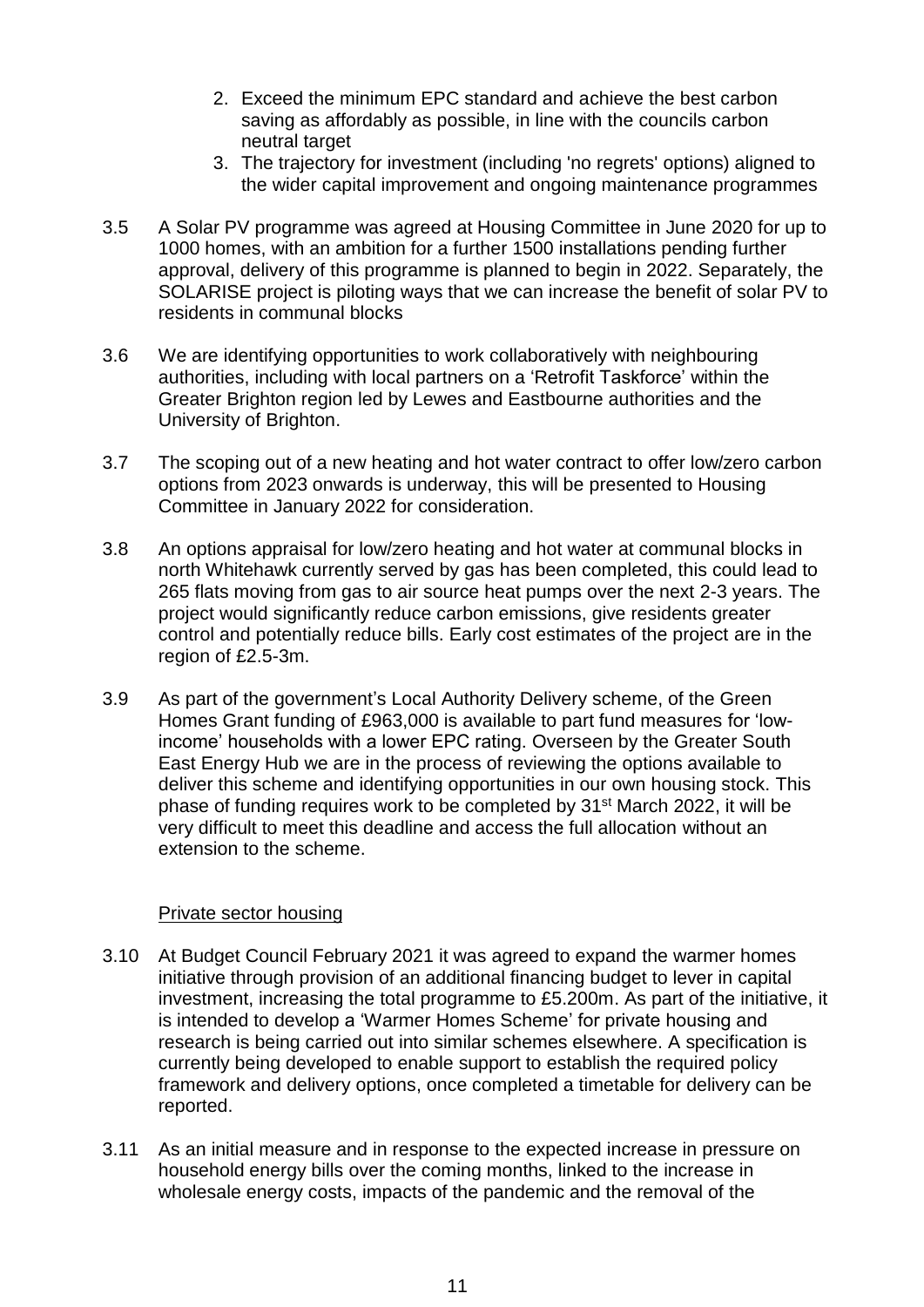Universal Credit uplift, it is proposed to expand the Warm, Safe Homes Grant scheme (as set out in the Disabled Facilities Grant Housing Policy 2017-2020) to support low income home owners and private tenants where the household is in fuel poverty and/or in receipt of a 'passporting' benefit. It is proposed to;

- Allocate an initial amount of up to £400,000 of the Warmer Homes programme funding to support the Warm Safe Homes Grant scheme
- Reflect the revised national definition of fuel poverty Low Income Low Energy Efficiency in the eligibility criteria;
- Increase the maximum grant from £7,500 to £20,000 to allow for the installation of air source heat pumps where appropriate and feasible, in addition to insulation measures
- Use an element of the Warmer Homes funding for outreach work by local partners in the Community Energy and Community and Voluntary Sectors to identify vulnerable/eligible households to benefit from the grant

The Disabled Facilities Grant Housing Policy will be brought back to Committee at a later date to include a review of the current assistance provided.

- 3.12 We are awaiting the outcome of Government consultation on the Energy Efficiency (Private Rented Property) (England and Wales) Regulations 2015. The resulting proposals for reviewing the minimum energy efficiency standards will then shape our approach to enforcement going forward. A resource for enforcement of the standards is being recruited to in the meantime.
- 3.13 Solar Together Sussex the collective purchasing scheme for Solar PV systems and batteries, for Sussex local authorities has recently completed a second auction with over 7000 households across Sussex registering an interest in the scheme. To date 67 installations have been completed in Brighton & Hove from the first round of the scheme.
- 3.14 The Council is part of a consortium bid for the governments 'Sustainable Warmth' competition to fund improvements to private sector homes for households with low income and low EPC rated home. We are currently awaiting the outcome of this bid, led by Portsmouth City Council and Agility Eco.

# **3 ANALYSIS & CONSIDERATION OF ANY ALTERNATIVE OPTIONS**

Officers are considering a range of options to assist the Council in meeting its commitment to become carbon neutral and are working alongside key partners locally and across the region. This is a particularly important workstream for the housing service and further specialist expertise will be used to formulate, review and evaluate a range of options as these programmes are developed and evolve over time.

# **4 COMMUNITY ENGAGEMENT & CONSULTATION**

Discussions regarding housings plans to reduce carbon emissions are ongoing with residents through a range of fora, both strategically and on an individual project basis. Presentations and discussions have taken place at the Home service improvement group and the theme of this year's City Wide Conference was carbon reduction.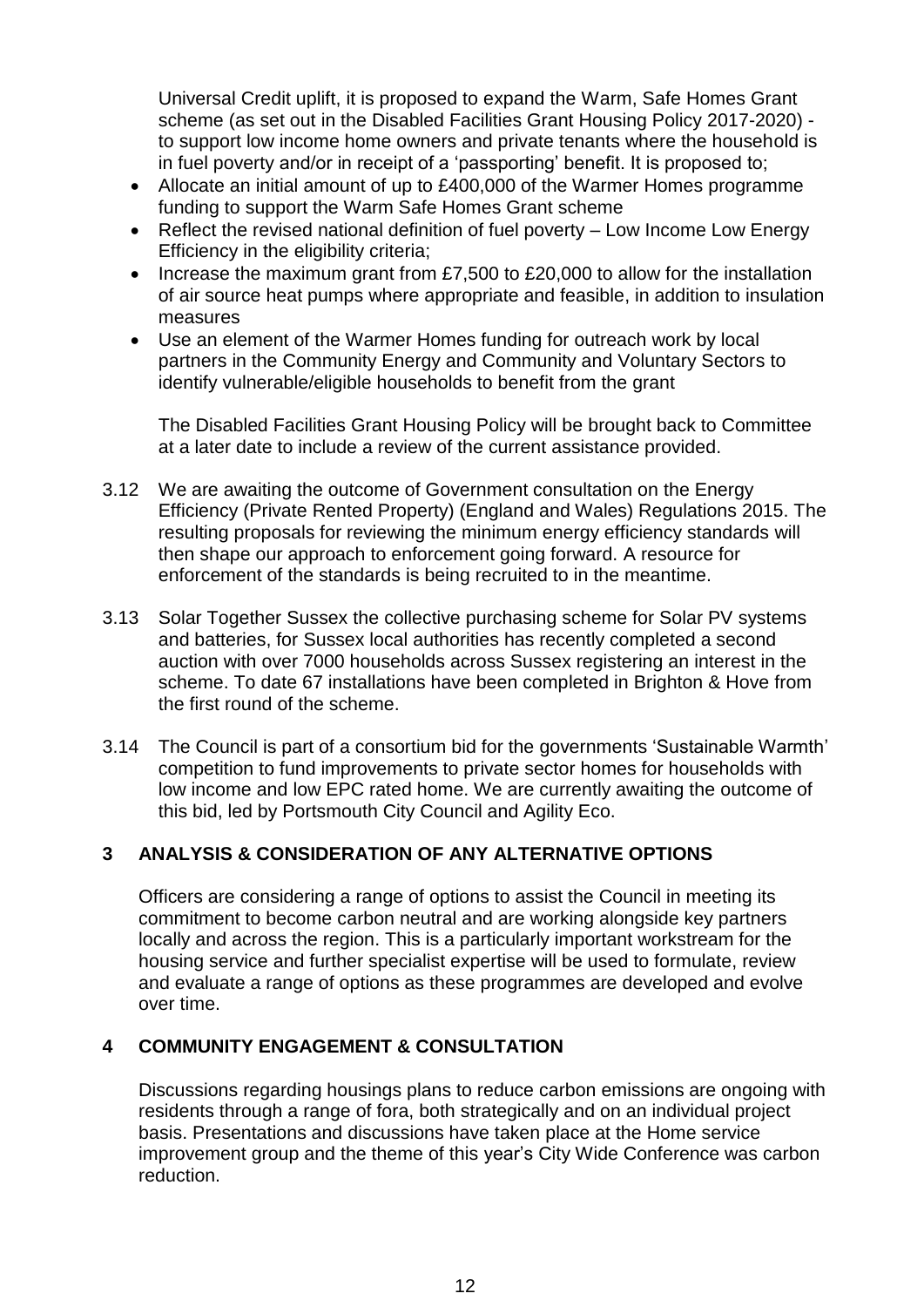# **6. CONCLUSION**

- 6.1 Homes are responsible for approximately 40% of the total carbon emissions in the city. Our own housing stock is estimated to make up approximately 10% of this, equivalent to 45,000 tCO2 a year with approximately  $\frac{3}{4}$  of this from gas boilers.
- 6.2 Our current HRA Energy Strategy, agreed in 2018, aims to improve all properties where practicable to EPC C by 2030 in line with national fuel poverty targets. We need to go beyond this where we can as part of the housing contribution to making the City carbon neutral by 2030, this will be reflected in future plans.

# **7. FINANCIAL & OTHER IMPLICATIONS:**

## Financial Implications:

- 7.1 Budget Council February 2020 agreed a budget of £2.600m towards a Brighton and Hove warmer homes investment capital fund (providing grants for insulation and other carbon saving investments). Budget Council February 2021 agreed to allocate £0.200m in recurrent funding from 2021/22 to the financing costs budget to fund a further £2.600m capital resources through borrowing towards a Brighton and Hove Warmer Homes Investment Capital Fund taking the total resources to £5.200m.
- 7.2 The report is recommending that £0.400m of this borrowing is used to expand the Warm Safe Homes Grant which is currently part of the Disabled Facilities Grant (DFG) Housing Policy. A variation to the capital scheme will be sought through the Month 7 Targeted Budget Management (TBM) report to 2 December Policy & Resources Committee to accommodate the proposed investment.
- 7.3 At Policy & Resources Committee February 2020 £0.010m was allocated a for a Warmer Homes feasibility study, to explore options for a funded, council-led programme (especially insulation) to tackle fuel poverty, this remains unspent and so can be used to support the studies required to bring forward the carbon reduction plans in Housing.

*Finance Officer Consulted: Name Monica Brooks Date: 9/11/21*

## Legal Implications:

In order to agree the proposed Warm Safe Homes scheme, the Council is required to have a relevant policy in place for the provision of assistance. The proposed extension of the Disabled Facilities Grant Housing Policy will achieve this.

Lawyer Consulted: Elizabeth Culbert Date: 01/11/21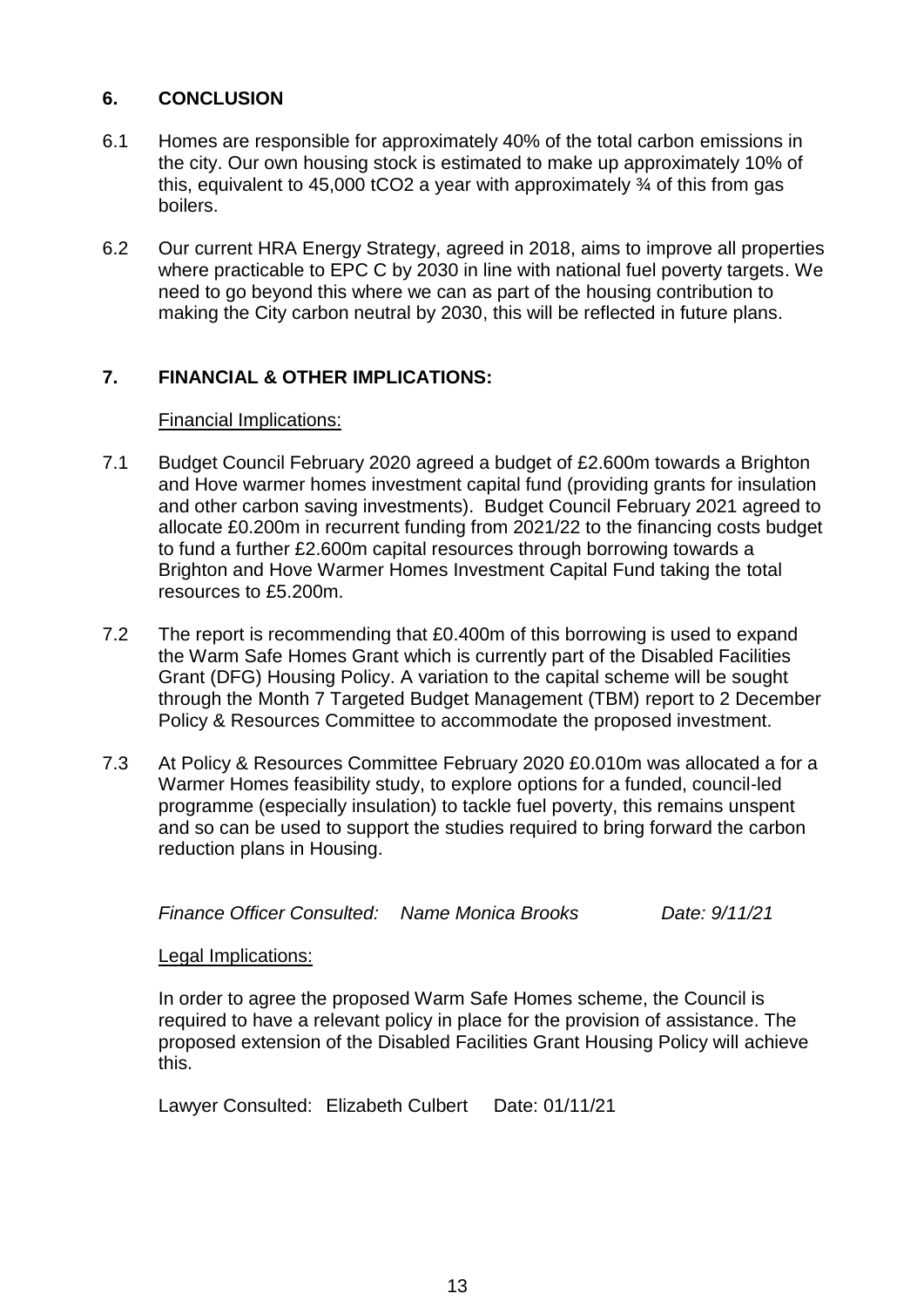## Equalities Implications:

- 7.4 The transition to low/zero carbon housing has the potential to provide numerous benefits, however if not delivered with residents and in consideration of the impact on the end user it could be disproportionately impactful on some groups. The Committee on Fuel Poverty, an advisory Non-Departmental Public Body sponsored by the Department for Business, Energy & Industrial Strategy (BEIS) has identified the potential greater cost to the fuel poor of policy proposals intended to address Net Zero. For example, the transition away from gas heating to an electric heat pump, comes at an estimated additional cost to the consumer of up to £160 a year based on current energy prices.
- 7.5 Fuel poverty can cause people to not adequately heat their home, the impacts of living in a cold home disproportionately impact on people with long term health conditions, disabilities and older people.
- 7.6 Equalities impacts will be carried out on strategic decisions, major procurements and specific projects to identify and mitigate impacts on specific groups.

## Sustainability Implications:

7.7 Sustainability implications are reflected throughout the report. Where programmes of work and specific projects are planned wider sustainability impacts and potential to increase benefits will be considered for example reducing water use and opportunities to promote bio-diversity.

#### Brexit Implications:

7.8 None identified at this stage.

## Any Other Significant Implications:

## Crime & Disorder Implications:

7.5 None identified

Risk and Opportunity Management Implications:

7.6 Risks will be managed alongside specific programmes and projects using the Council's risk management framework.

## Public Health Implications:

7.7 Through improvements to homes energy efficiency and heating and hot water provision there is the potential to address cold homes and fuel poverty in vulnerable groups. This can contribute to the prevention of ill health and excess winter deaths, reduce health and social inequalities, and improve wellbeing and quality of life. Supporting and enabling residents to pay less for their energy can contribute to tackling fuel poverty and cold homes, this will play a key part of low carbon programmes and projects in the future, transitioning away from natural